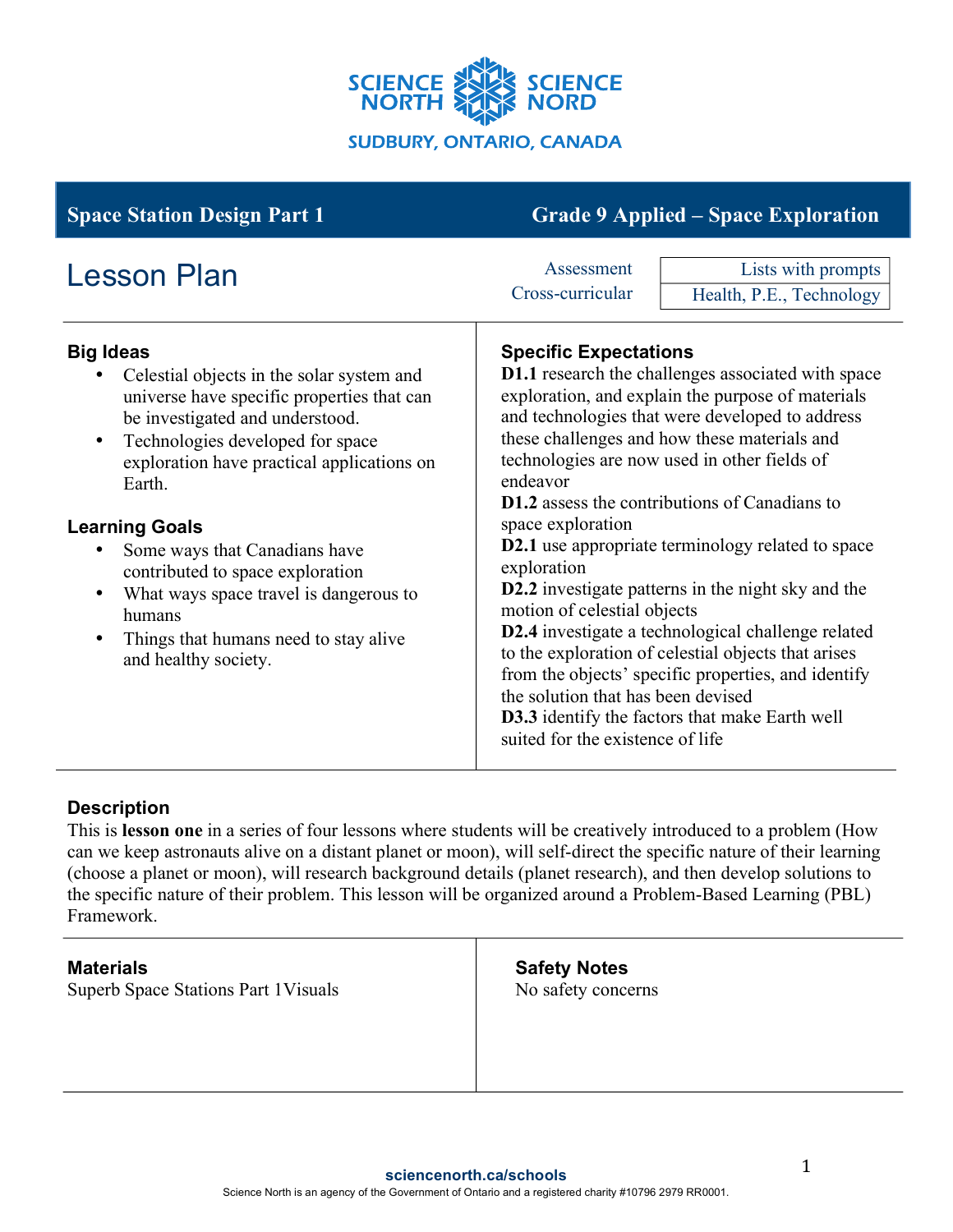#### **Introduction**

- In a previous lesson, it would be helpful for students to have created the International Space Station as a model, an activity provided by NASA (open source): https://www.nasa.gov/pdf/616947main\_Build\_Station\_Simulation.pdf
- To present the problem (learning hook) read the following script:

(Scene opens on Canadian Space Agency logo. Text appears which reads, "year 2024 - CSA secret briefing". Prime Minister appears on camera.)

"Young scientists of the Canadian Space Agency, this is your Prime Minister speaking. What I'm about to reveal to you is top secret and for your eyes and ears only. As you know, Canada has made many noteworthy contributions to space exploration. The Canadarm, used to grasp and move payloads for space shuttles was designed and built by Canadians. The first model was made in 1981, and it was used in 90 shuttle missions until it was retired in the year 2011. Of course, Canadarm2 is still being used today on the International Space Station. We've also had some pretty amazing people involved in the space program. Roberta Bondar is Canada's first female astronaut and the first neurologist in space. She spent more than 10 years as NASA's head of space medicine. You've also no doubt heard of Chris Hadfield, the first Canadian to walk in space and Canada's first astronaut to command the International Space Station. Of course, our crowning achievement was our mission to Mars in 2050. Now it's your turn. We're looking to a new generation of space explorers. Young, bright, and brave people ready to explore the further reaches of our solar system. Your mission, should you choose to accept it, is to put together a team of 4-6 astronauts to explore one of the terrestrial objects in our solar system that hasn't yet been explored by humans. You'll be expected to establish a base there and will have to live there for 6 years before your return journey. You won't have enough room on your ship for food for 6 years so you'll have to plan how you'll feed yourself, among countless other things that you'll need to survive. We already have a ship ready to take you but we haven't yet chosen a destination. It'll be up to you to choose what planet or moon you think we should explore and completely design a space station for that planet or moon. I should warn you that we will have many groups of astronauts working on this challenge and we can pick only one to put our resources behind. Do your research well, work hard, and remember to consider every little detail. Thinking of all the details required to survive on another planet or moon may mean the difference between life and death. Good luck!"

There an inspirational student geared video about Space Exploration included with these lesson plans. See the video link with this lesson plan.

### **Action**

- Now that the problem has been proposed, the teacher will use media to guide students through a brainstorming process of common factors that astronauts need to stay alive. This can be completed with free online videos (see the Canadian Space Agency) and can be enhanced by showing short sections of prominent Hollywood movies if available.
- Students should be placed in their working groups in which they will complete the PBL project. Groups of 2-4 are recommended with 3 likely being ideal.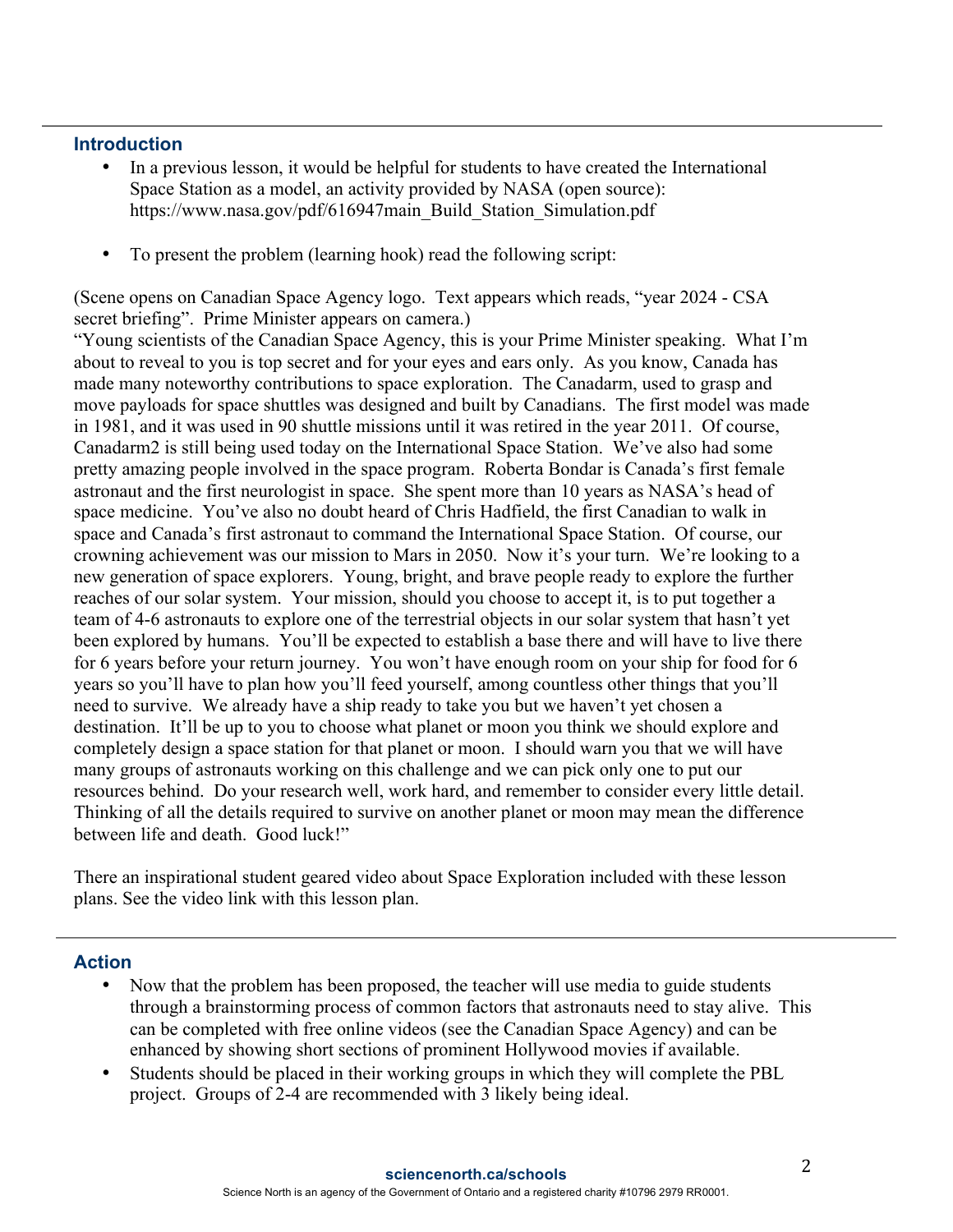• Each group should be provided with portable whiteboards or chart paper and will create a T-chart as shown below (See slide 4 of the 'Superb Space Stations Visuals')

| <b>Need</b>    | How to meet it |
|----------------|----------------|
| Food<br>Water  |                |
|                |                |
| Brcothable Air |                |
|                |                |
|                |                |
|                |                |
|                |                |

- To begin, students should write down, in the left column, all of the things that they can think of that we need to stay alive.
	- o The lists will likely be short and include "Food, water, shelter, air". These can be shared or read openly.
	- o The teacher should tell students that the list of things that we need to stay alive and healthy is actually REALLY long but we take most of it for granted because we live on earth under conditions that we evolved in.
- The teacher will show the following clips (in no particular order) and groups will be asked to identify human needs from these clips.

| <b>Media Type</b>          | <b>URL</b>                                  | <b>Suggested</b><br><b>Needs to</b><br><b>Identify</b> |
|----------------------------|---------------------------------------------|--------------------------------------------------------|
| Tour of the ISS            | https://www.youtube.com/watch?v=WkYz43qALMU | Exercise,                                              |
|                            |                                             | Work area,<br>Oxygen,<br>Water                         |
| Cleaning yourself in space | https://www.youtube.com/watch?v=nPUvzn3CTQc | Personal<br>sanitation                                 |
| Brushing teeth in space    | https://www.youtube.com/watch?v=3bCoGC532p8 | Personal<br>sanitation                                 |
| Pooping in space           | https://www.youtube.com/watch?v=MgMYqxdVAlA | Waste<br>disposal,<br>Water                            |
| Reclaiming water           | https://www.youtube.com/watch?v=BCjH3k5gODI | Water                                                  |
| Exercising in space        | https://www.youtube.com/watch?v=Wam7poPzG1w | Exercise                                               |
| Radiation in space         | https://www.youtube.com/watch?v=OMQOkL2zDas | Radiation<br>protection                                |
| Sleeping in space          | https://www.youtube.com/watch?v=UyFYgeE32f0 | Sleep                                                  |